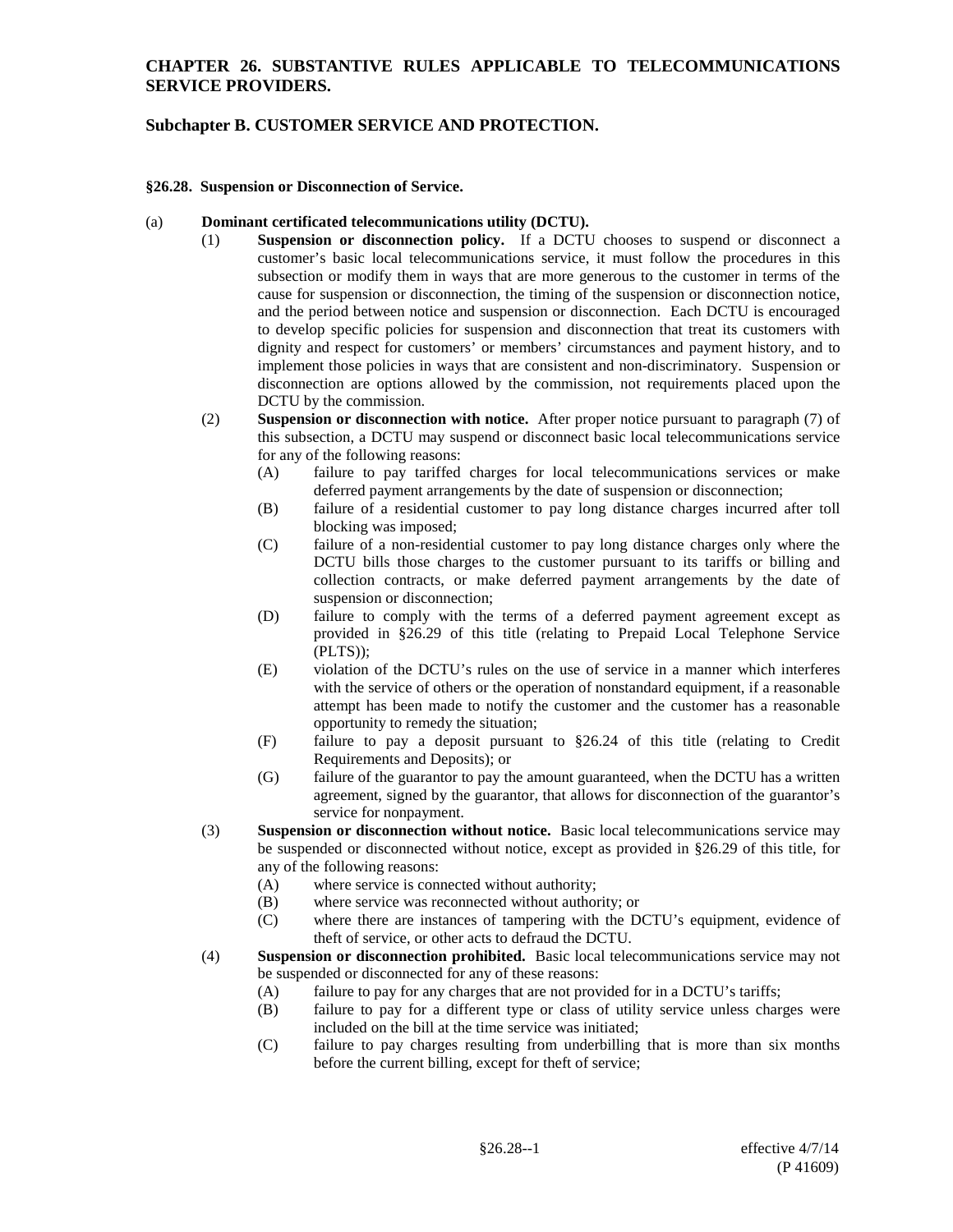# **Subchapter B. CUSTOMER SERVICE AND PROTECTION.**

- (D) failure to pay disputed charges until a determination is made on the accuracy of the charges; or
- (E) failure of a residential customer to pay for any charges other than for tariffed residential local telecommunications services, except for the nonpayment of long distance charges incurred after toll blocking was imposed.
- (5) **Suspension or disconnection on holidays or weekends.** A DCTU shall not suspend or disconnect service on holidays or weekends, or the day before a holiday or weekend, unless DCTU personnel are available on those days to take payments and reconnect service. A DCTU may suspend or disconnect service on holidays or weekends, or the day before a holiday or weekend, when:
	- (A) a dangerous condition exists;
	- (B) notice is not required pursuant to paragraph  $(3)$  of this subsection; or  $(C)$  the customer requests disconnection.
	- the customer requests disconnection.
- (6) **Suspension or disconnection for ill and disabled.** No DCTU may suspend or disconnect service at the permanent residence of a delinquent customer if that customer establishes that such action will prevent the customer from summoning emergency medical help for someone who is seriously ill residing at that residence.
	- (A) Each time a customer seeks to avoid suspension or disconnection of service under this subsection, the customer before the date of suspension or disconnection shall:
		- (i) have the person's attending physician (for purposes of this subsection, the term "physician" shall mean any public health official, including, but not limited to, medical doctors, doctors of osteopathy, nurse practitioners, registered nurses, and any other similar public health official) contact the DCTU by the stated date of disconnection;
		- (ii) have the person's attending physician submit a written statement to the DCTU; and
		- (iii) enter into a deferred payment plan.
	- (B) The prohibition against suspension or disconnection provided by this subsection shall last 63 days from the issuance of the DCTU bill or a shorter period agreed upon by the DCTU and the customer or physician.
- (7) **Suspension and disconnection notices.** Any suspension or disconnection notice issued by a DCTU to a customer shall:
	- (A) not be issued to the customer before the first day after the bill is due. Payment of the delinquent bill at a DCTU's authorized payment agency is considered payment to the DCTU;
	- (B) be a separate mailing or hand delivery or sent electronically if requested by the customer, with a stated date of suspension or disconnection and with the words "suspension notice," or "disconnection notice," or similar language prominently displayed on the notice;
	- (C) have a suspension or disconnection date that is not less than ten days after the notice is issued;
	- (D) be in English and Spanish;
	- (E) for residential customers, indicate the specific amount owed for tariffed local telecommunications services required to maintain basic local telecommunications service; and
	- (F) include a statement notifying customers that if they need assistance paying their bill, or are ill and unable to pay their bill, they may be able to make some alternative payment arrangement or establish a deferred payment plan. The notice shall advise customers to contact the DCTU for more information.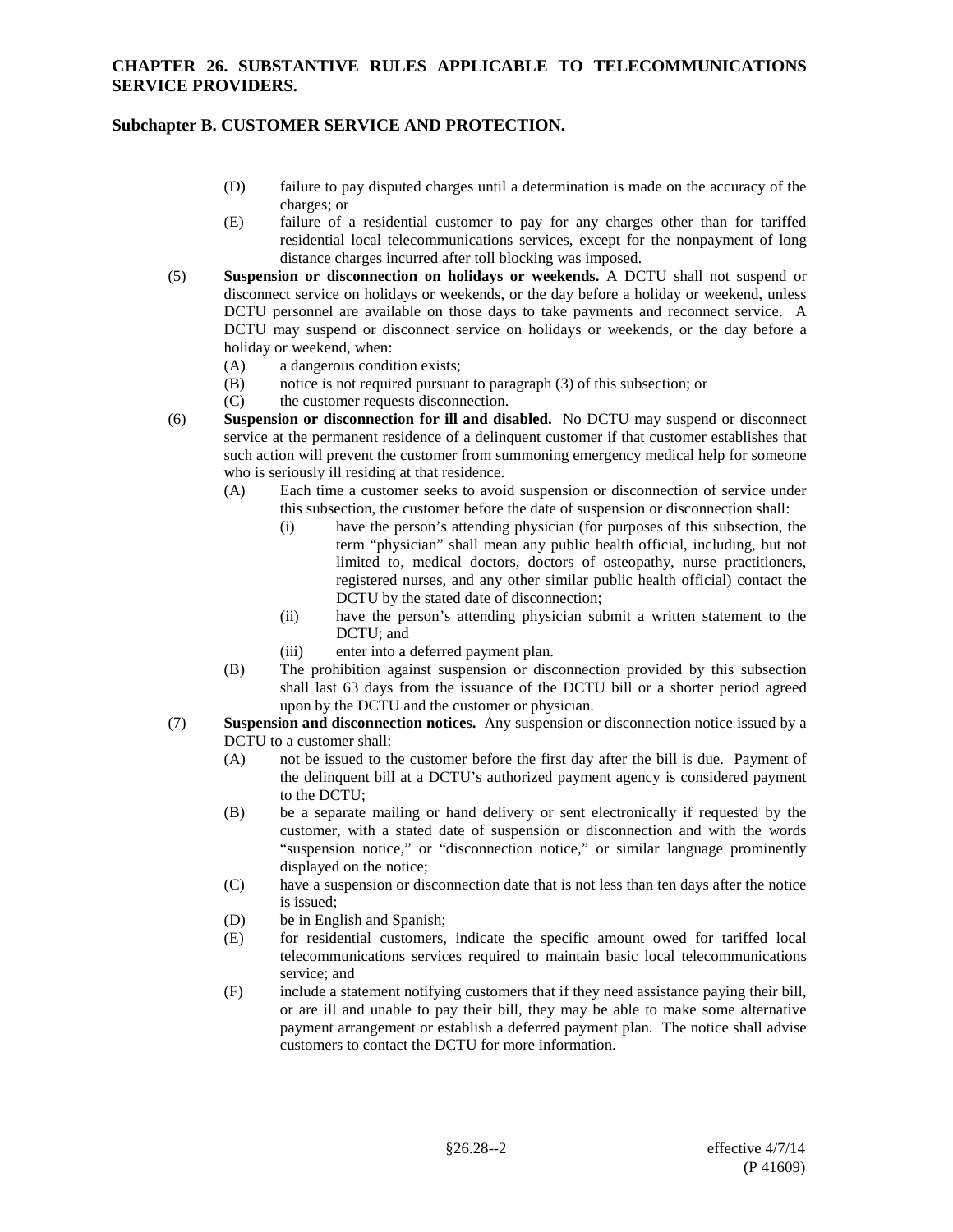# **Subchapter B. CUSTOMER SERVICE AND PROTECTION.**

- (8) **Residential customer payment allocations.** Payment allocations related to basic local telecommunications service suspension or disconnection are as follows:
	- (A) Payments shall first be allocated to basic local telecommunications service.
	- (B) If services are bundled, the rate of basic local telecommunications service shall be
	- the DCTU's charge for stand-alone basic local telecommunications service.

### (9) **Toll blocking.**

- (A) The DCTU may toll block a residential customer for the nonpayment of long distance charges.
- (B) Access to toll-free numbers. Where technically capable, toll blocking shall allow access to toll-free numbers.
- (C) Nondiscriminatory application. The DCTU shall not apply toll blocking in an unreasonably preferential, prejudicial, or discriminatory manner.
- (D) Notice requirement. The DCTU shall notify the customer within 24 hours of initiating toll blocking.

### (10) **Release of telephone line.**

- (A) Upon a request to switch a current customer to another local service provider, the DCTU shall release the customer's telephone line and number to the preferred provider in a manner to expedite the switch without disruption in service.
- (B) Upon a request to switch a suspended customer to another local service provider, the DCTU shall release the customer's telephone line and number within five days after the request is received. Upon a request to switch a disconnected customer to another local service provider, the DCTU shall release the customer's telephone line within five days after the request is received.
- (C) A DCTU shall not refuse to release a customer's telephone line and number due to the non-payment of a bill.

### (b) **Nondominant certificated telecommunications utility (NCTU).**

- (1) **Application**. Only paragraphs (2)-(4), (7)(A)-(D) and (10) of this subsection apply to a deregulated company holding a certificate of operating authority or to an exempt carrier under PURA §52.154.
- (2) **Suspension or disconnection policy.** If an NCTU chooses to suspend or disconnect a customer's basic local telecommunications service, it must follow the procedures in this subsection or modify them in ways that are more generous to the customer in terms of the cause for suspension or disconnection, the timing of the suspension or disconnection notice, and the period between notice and suspension or disconnection. Each NCTU is encouraged to develop specific policies for suspension and disconnection that treat its customers with dignity and respect for customers' or members' circumstances and payment history, and to implement those policies in ways that are consistent and non-discriminatory. Suspension or disconnection are options allowed by the commission, not requirements placed upon the NCTU by the commission.
- (3) **Suspension or disconnection with notice.** After proper notice pursuant to paragraph (7) of this subsection, an NCTU may suspend or disconnect basic local telecommunications service for any legal reason that is clearly disclosed in the customer's terms and conditions of service.
- (4) **Suspension or disconnection without notice.** Basic local telecommunications service may be suspended or disconnected without notice for any of the following reasons:
	- (A) where service is connected without authority;
	- (B) where service was reconnected without authority; or (C) where there are instances of tampering with the N
	- where there are instances of tampering with the NCTU's equipment, evidence of theft of service, or other acts to defraud the NCTU.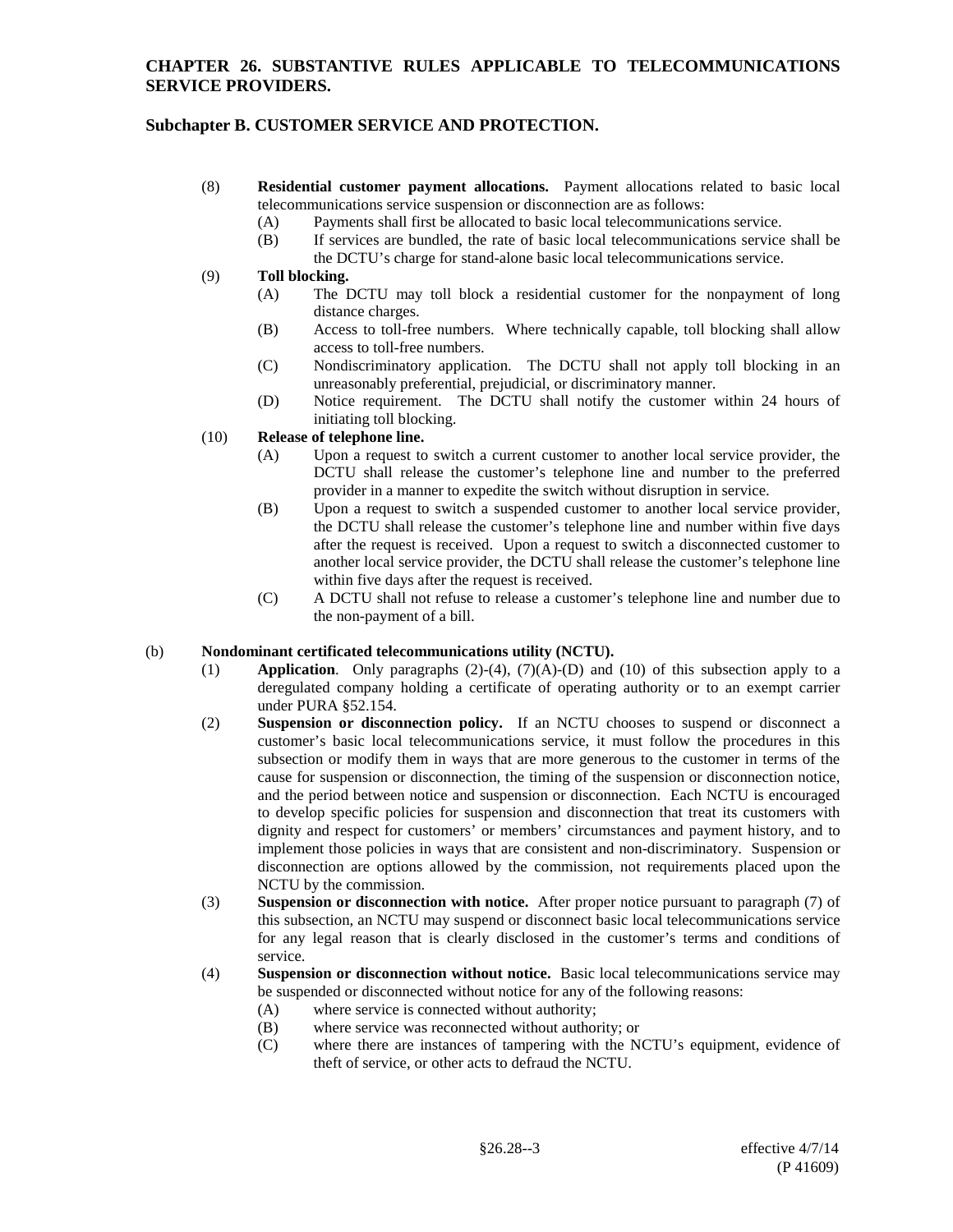# **Subchapter B. CUSTOMER SERVICE AND PROTECTION.**

- (5) **Suspension or disconnection prohibited.** Basic local telecommunications service may not be suspended or disconnected for any of the following reasons:
	- (A) failure to pay for any charges that are not provided for in an NCTU's tariff, schedule, list, terms and conditions of service, or customer-specific contract;
	- (B) failure to pay for a different type or class of utility service unless charges were included on the bill at the time service was initiated;
	- (C) failure to pay charges resulting from underbilling that is more than six months before the current billing, except for theft of service;
	- (D) failure to pay disputed charges until a determination is made on the accuracy of the charges; or
	- (E) failure of a residential customer to pay for any charges other than for residential local telecommunications services, except for the nonpayment of long distance charges incurred after toll blocking was imposed.
- (6) **Suspension or disconnection on holidays or weekends.** An NCTU shall not suspend or disconnect on holidays or weekends, or the day before a holiday or weekend, unless NCTU personnel are available on those days to take payments and reconnect service. An NCTU may suspend or disconnect service on holidays or weekends, or the day before a holiday or weekend, when:
	- (A) a dangerous condition exists;
	- (B) notice is not required pursuant to paragraph (4) of this subsection; or
	- (C) the customer requests disconnection.
- (7) **Suspension and disconnection notices.** Any suspension or disconnection notice issued by an NCTU to a customer must:
	- (A) not be issued to the customer before the first day after the bill is due. Payment of the delinquent bill at an NCTU's authorized payment agency is considered payment to the NCTU;
	- (B) be a separate mailing or hand delivery or sent electronically if requested by the customer, with a stated date of suspension or disconnection and with the words "suspension notice," or "disconnection notice," or similar language prominently displayed on the notice;
	- (C) have a suspension or disconnection date that is not less than ten days after the notice is issued;
	- (D) be in English and Spanish; and
	- (E) for residential customers, indicate the specific amount owed for local telecommunications services required to maintain basic local telecommunications service.
- (8) **Residential customer payment allocations.** Payment allocations related to basic local telecommunications service suspension or disconnection are as follows:
	- (A) Payments shall first be allocated to basic local telecommunications service.
	- (B) If services are bundled, the rate of basic local telecommunications service shall be the NCTU's charge for stand-alone basic local telecommunications service.

### (9) **Toll blocking.**

- (A) The NCTU may toll block a residential customer for the nonpayment of long distance charges.
- (B) Access to toll-free numbers. Where technically capable, toll blocking shall allow access to toll-free numbers.
- (C) Nondiscriminatory application. The NCTU shall not apply toll blocking in an unreasonably preferential, prejudicial, or discriminatory manner.
- (D) Notice requirement. The NCTU shall notify the customer within 24 hours of initiating toll blocking.